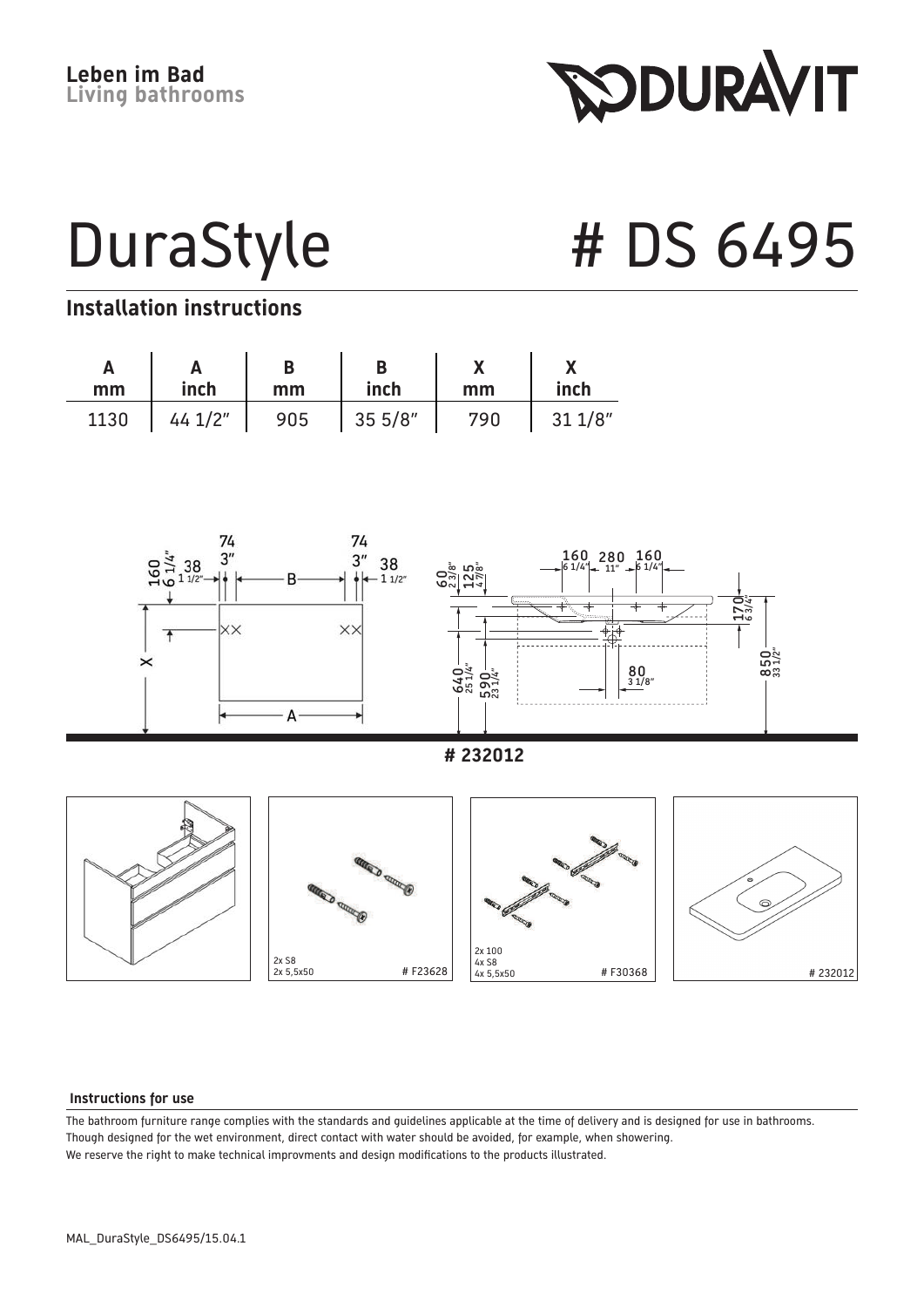# Mai.<sup>8</sup>



Reference the washbasin specification to establish the position of mounting bolts. mark the holes to be drilled for the anchors.



Using a 3/8" and 5/8" drill bit, drill the anchor holes that have been marked.



The plastic anchors provided are for concrete wall applications.



For wood stud walls, bolts should be screwed into wood backing.



When mounting the washbasin into a wood stud wall, there must be adequate bracing. We recommend doubling up 2 x 6' or 2 x 8's between the studs to form a solid anchoring point. Screw mounting bolts into the pre-drilled holes with an adjustable wrench. Screw in the full length of the mounting bolt, so that the lag thread is no longer visible. Carefully slide washbasin onto the mounting bolts, Insert the white plastic sleeve over bolt and into the hole in the washbasin. Install provided washer and nut. Hand tighten the nut, so the washbasin is secure. Install the siphon.



Remove the vanity drawer. Using the screwdriver adjust



the vanity mounting hinge system clockwise.



Slide the vanity under the washbasin. Tighten mounting bolts with a wrench until the washbasin is stable.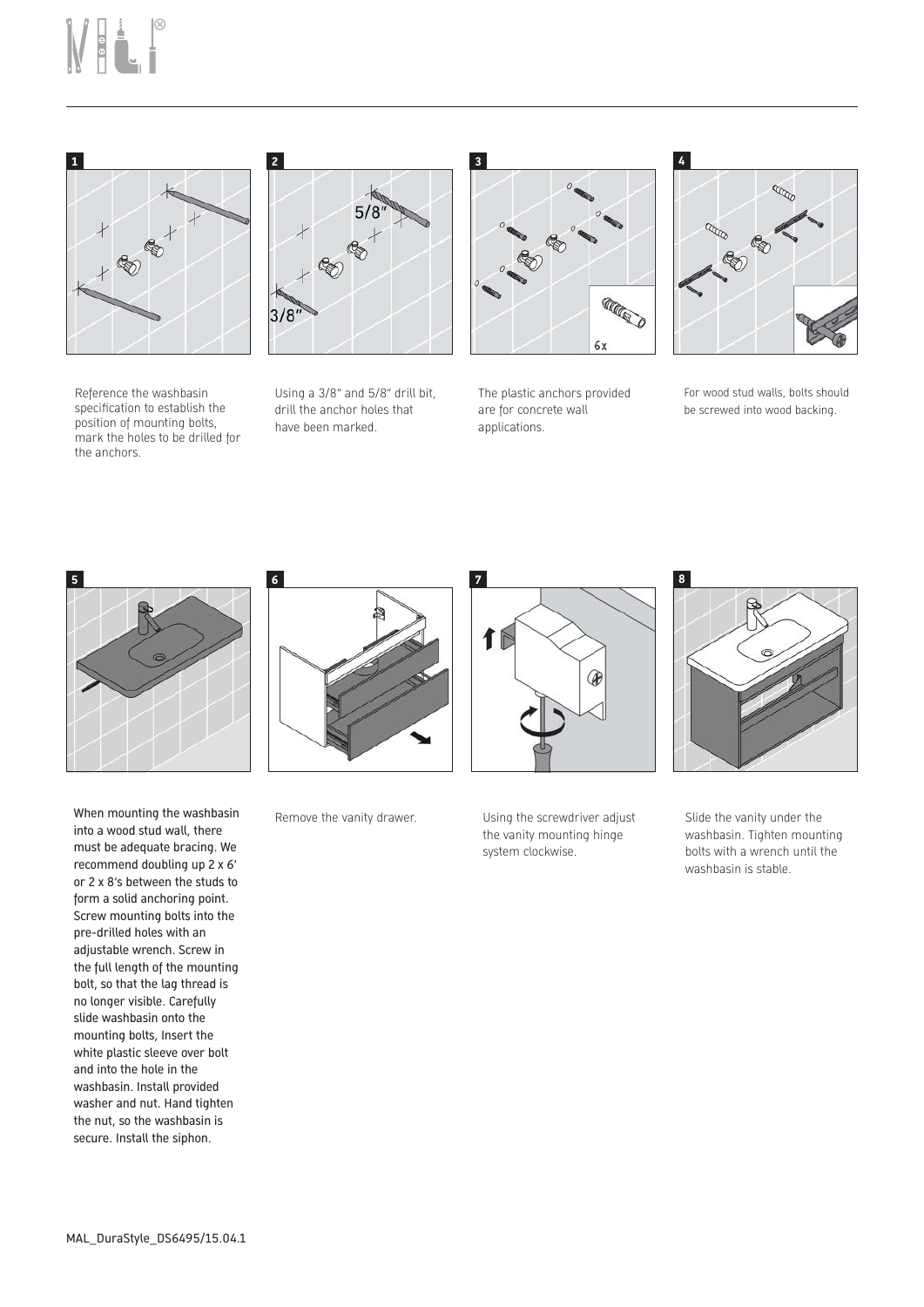## MELI



Using the crewdriver adjust the vanity mounting hinge system counter-clockwise.



Screw two set screws until desired leveling of the vanity has been reached.



Using the appropriate bit for the wall material, drill pilot holes.

### $\bullet$ è. **ANGED**

The plastic anchors provided are for concrete wall applications.



For wood stud walls bolts should be screwed into wood backing.





Install the vanity drawer. Remove plate with Duravit logo.



Level the vanity drawer by adjusting the two screws.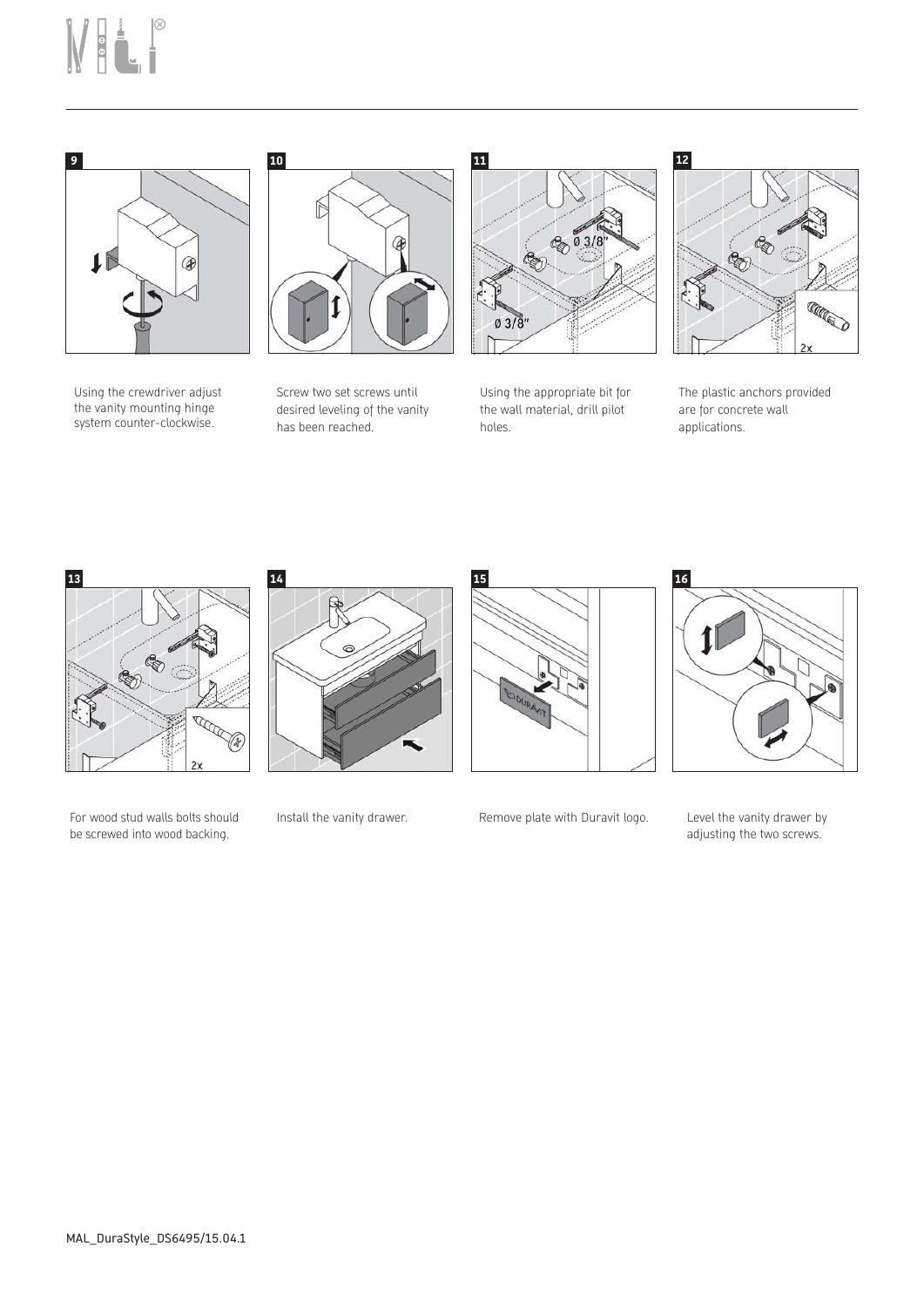## MELP





Install plate with Duravit logo. Apply silicon bead between washbasin and the wall.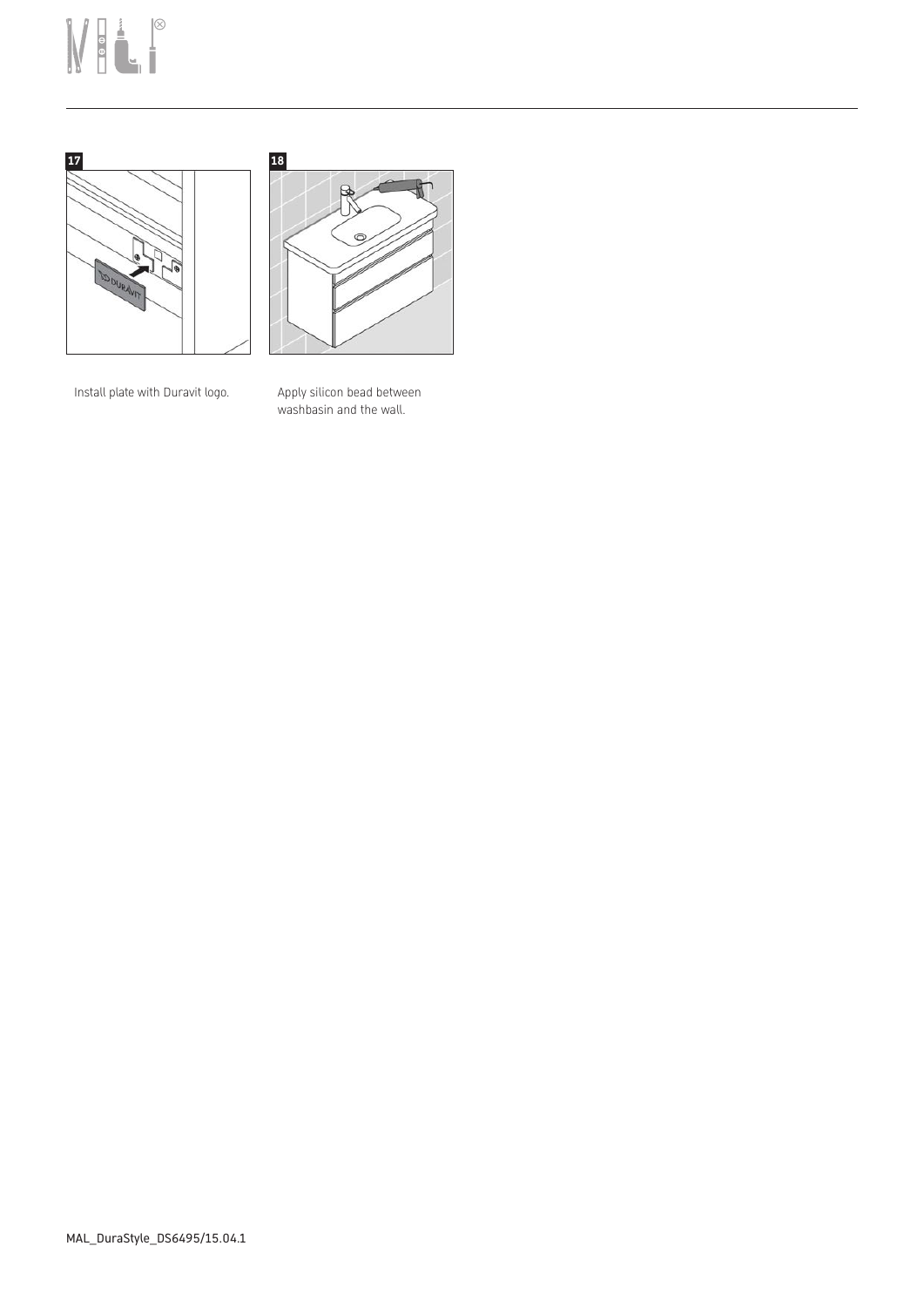Furniture complies with applicable requirements of the referenced standard(s): Safety Household and Commercial Furnishings (UL 962, 3rd ed. Issued: 07/07/08, Revised: 08/05/13) Portable Luminaires CSA C22.2 No. 12 - 1982 (R2004)

#### **IMPORTANT SAFETY INSTRUCTIONS**

When using an electrical furnishing, basic precautions should always be followed, including the following:

Read all instructions before using this furnishing.

#### **DANGER** To reduce the risk of electric shock:

1. Always power down all circuits before cleaning.

#### WARNING To reduce the risk of burns, fire, electric shock, or injury to persons:

1.Disconnect from power before putting on or taking off parts. A minimum of two people is required to remove and replace cabinet doors.

2. Close supervision is necessary when this furnishing is used by, or near children, invalids, or disabled persons.

3. Use this furnishing only for its intended use as described in these instructions. Do not use attachments not recommended by the manufacture.

4. Never operate this furnishing if it has a damaged cord or plug, if it is not working properly, if it has been dropped or damaged, or dropped into water. Return the furnishing to a service center for examination and repair.

- 5. Never drop or insert any object into any opening.
- 6. Do not use outdoors.

7. Do not operate where aerosol (spray) products are being used or where oxygen is being administered.

8. For loading always put heavier items at the bottom and not near the top in order to help prevent the possibility of the furnishing tipping over. MAXIMUM SHELF LOAD IN POUNDS ALLOWED: 6.61 lbs

9. To disconnect, power down all circuits.

10. Risk of Injury to Persons - do not place video equipment such as televisions or computer monitors on furnishing.

#### **GROUNDING INSTRUCTIONS**

This product must be connected to a grounded metal, permanent wiring system, or an equipment - grounding conductor must be run with the circuit conductors and connected to the equipment grounding terminal or lead on the product.

### **ABOUT THE PRODUCT**

Products requiring electricity are designed to be switched at the wall and hardwired to a circuit provided by the customer. Product should be installed according to electrical code by a qualified technician. Read important safety instructions carefully. Direct wetting should be avoided. This products is intended for household/residential use only. We reserve the right to make technical improvements and to enhance the appearance of the products shown.

#### **SAVE THESE INSTRUCTIONS**